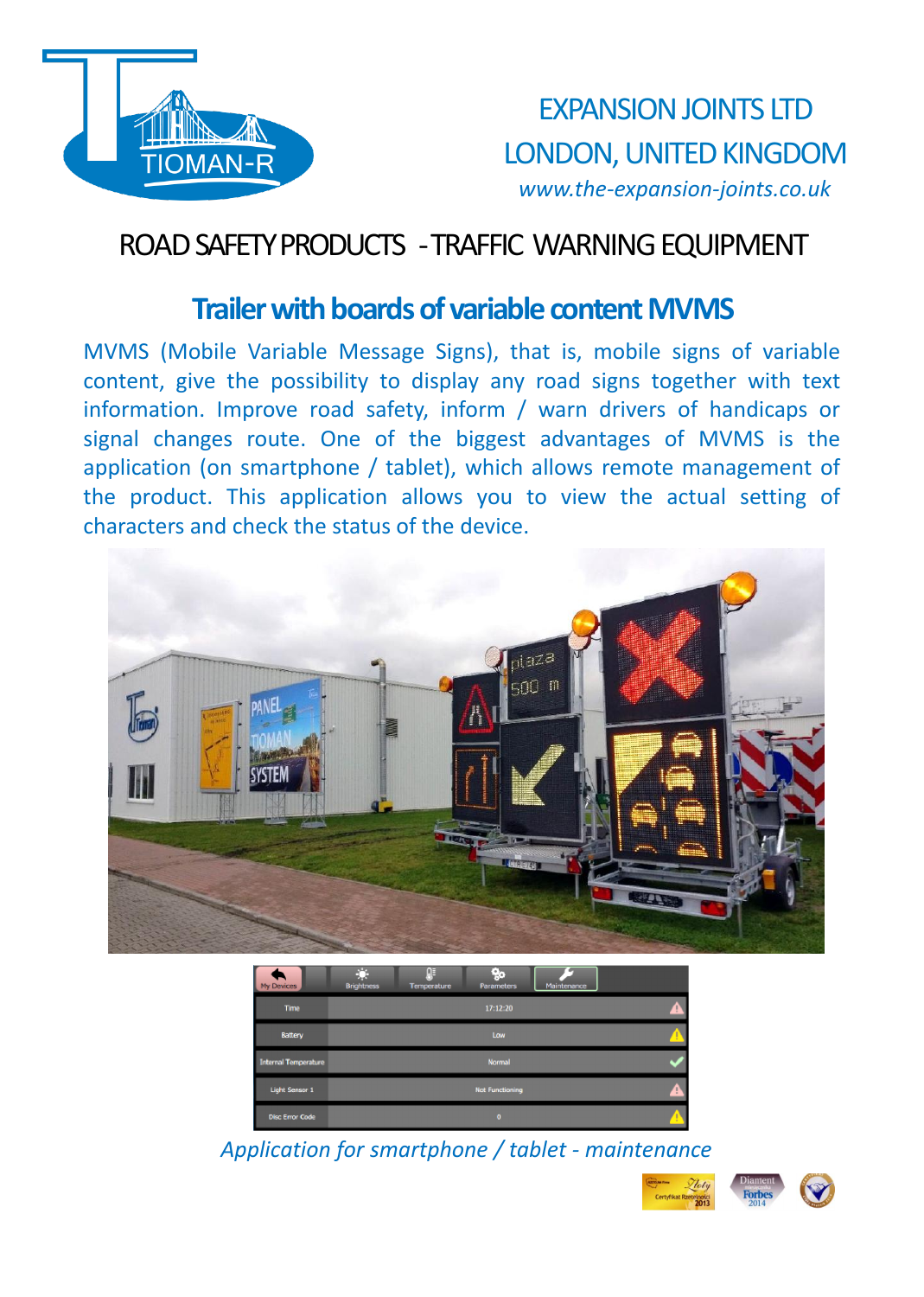

## **Trailer specifications**

- Length: 4750 mm, width: 2040mm, height: 650mm.

- DMC 750 kg.
- one axis 750 kg.
- ZSK 1700 SPP ball coupling.
- Tyres 155R13.
- A drawbar with adjustable height.
- Supporting wheel.

- Removable legs, polyethylene fenders, anti-mud flaps.

- Wheels outside the frame.

- Holders for strapping variable language tables.

- 12V lighting, 7 pin installation, in accordance with Traffic Regulations. - In the vertical position, the trailer height <4m; in the position intended for transporting 1.75m.



*MVMS trailer*

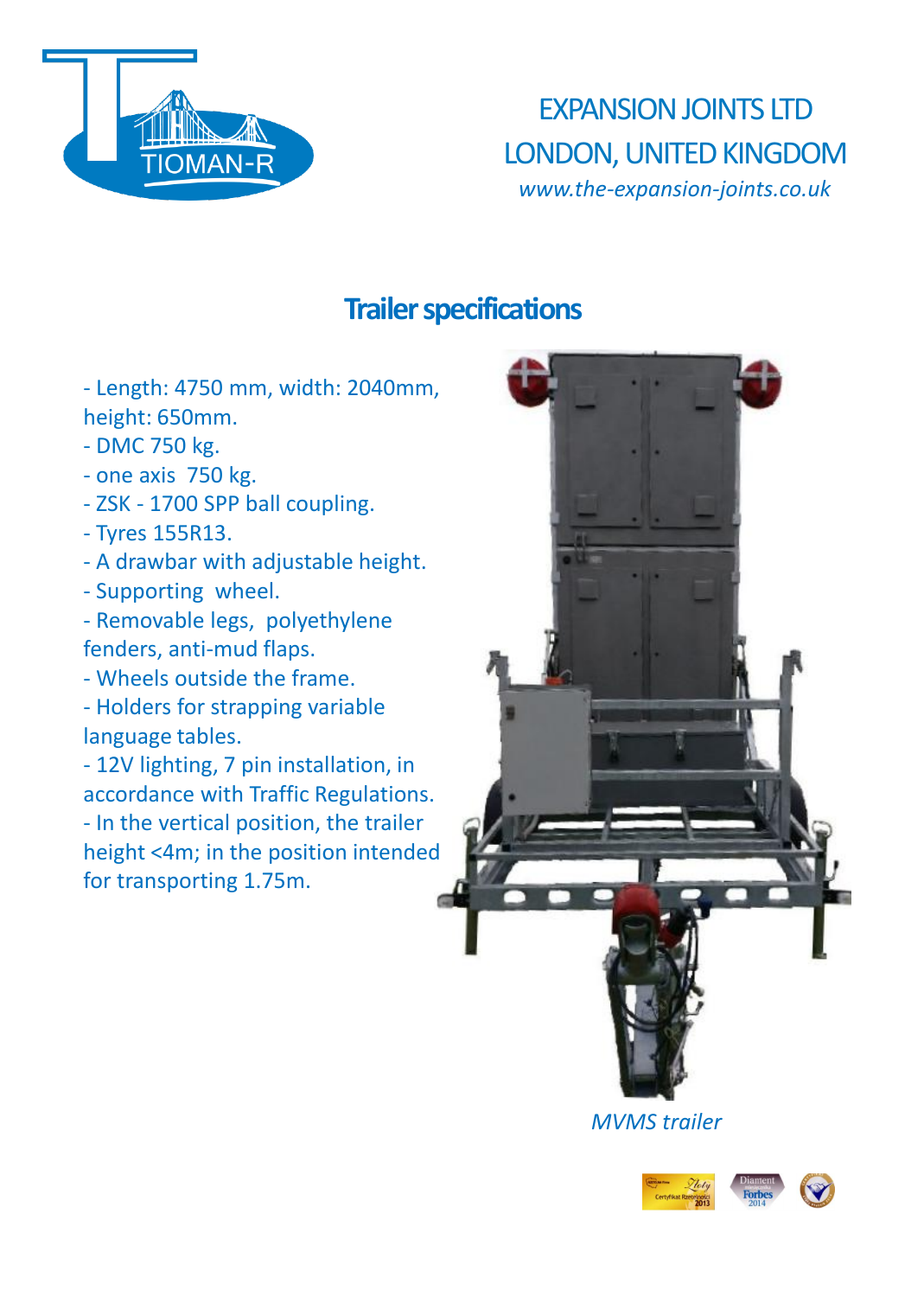

#### **Table of variable content**

- Displayed content (images, texts) fully programmable, according to user's needs. - Board size / colours of diodes in accordance with the customer's requirements. - Intuitive control via software on smart-phone / tablet. - Messages can flash, be moved or changed to an alternative one content (a possible GIF type image).



*MVMS displaying GIF*

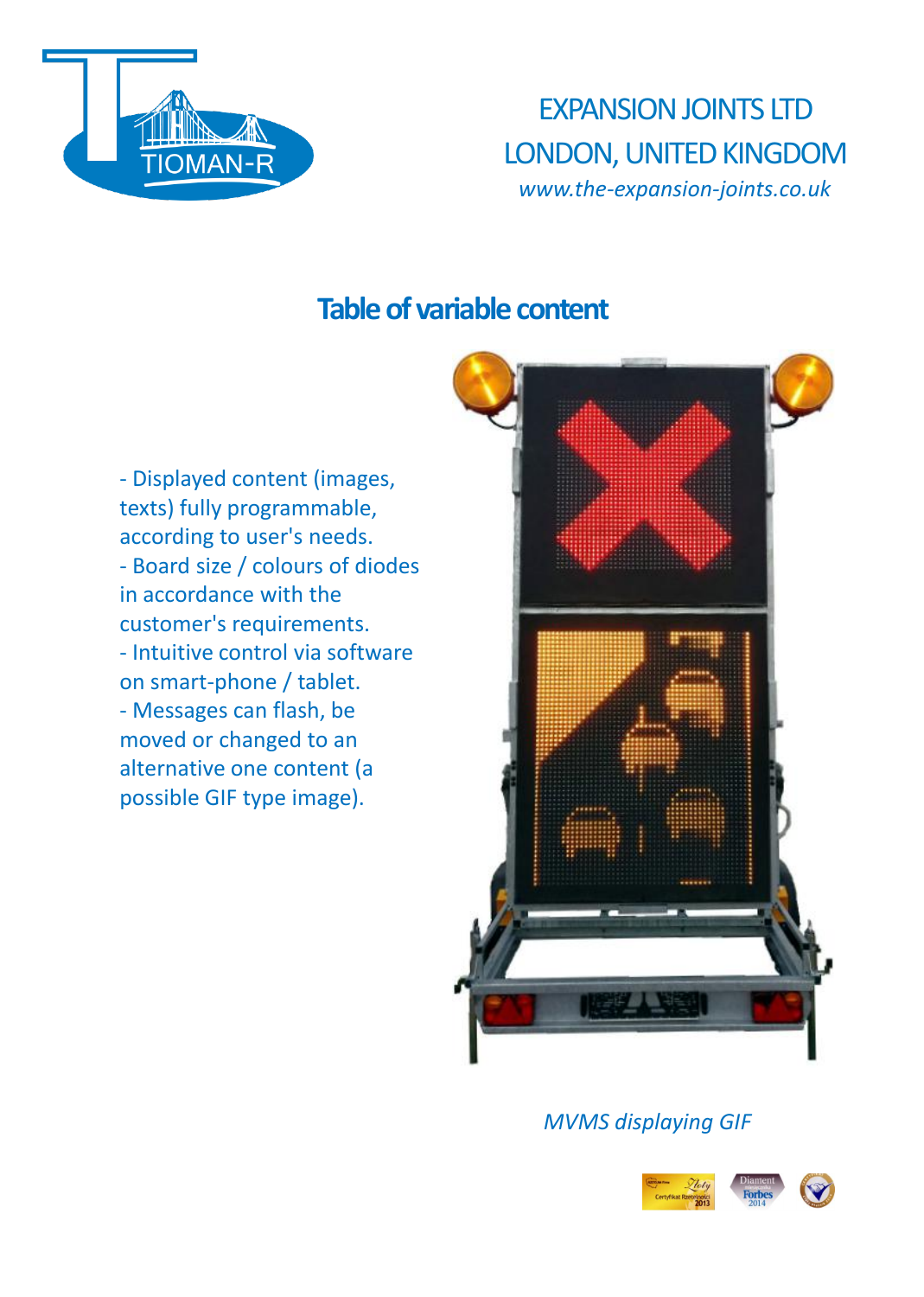

## **Features:**

- Light power regulated automatically (application for smart-phone / tablet).

- Solid, durable construction.

- Ability to display any road signs: warning, warrant, prohibition, information; alphanumeric, graphic and symbols.

- Content can be presented in a static, sequential or short animated manner.

- Ability to display any text information
- Easy and fast transport by car and delivery truck.



*Application - content settings*

*More information from the U.K. Representative E-mail: info@the-expansion-joints.co.uk*